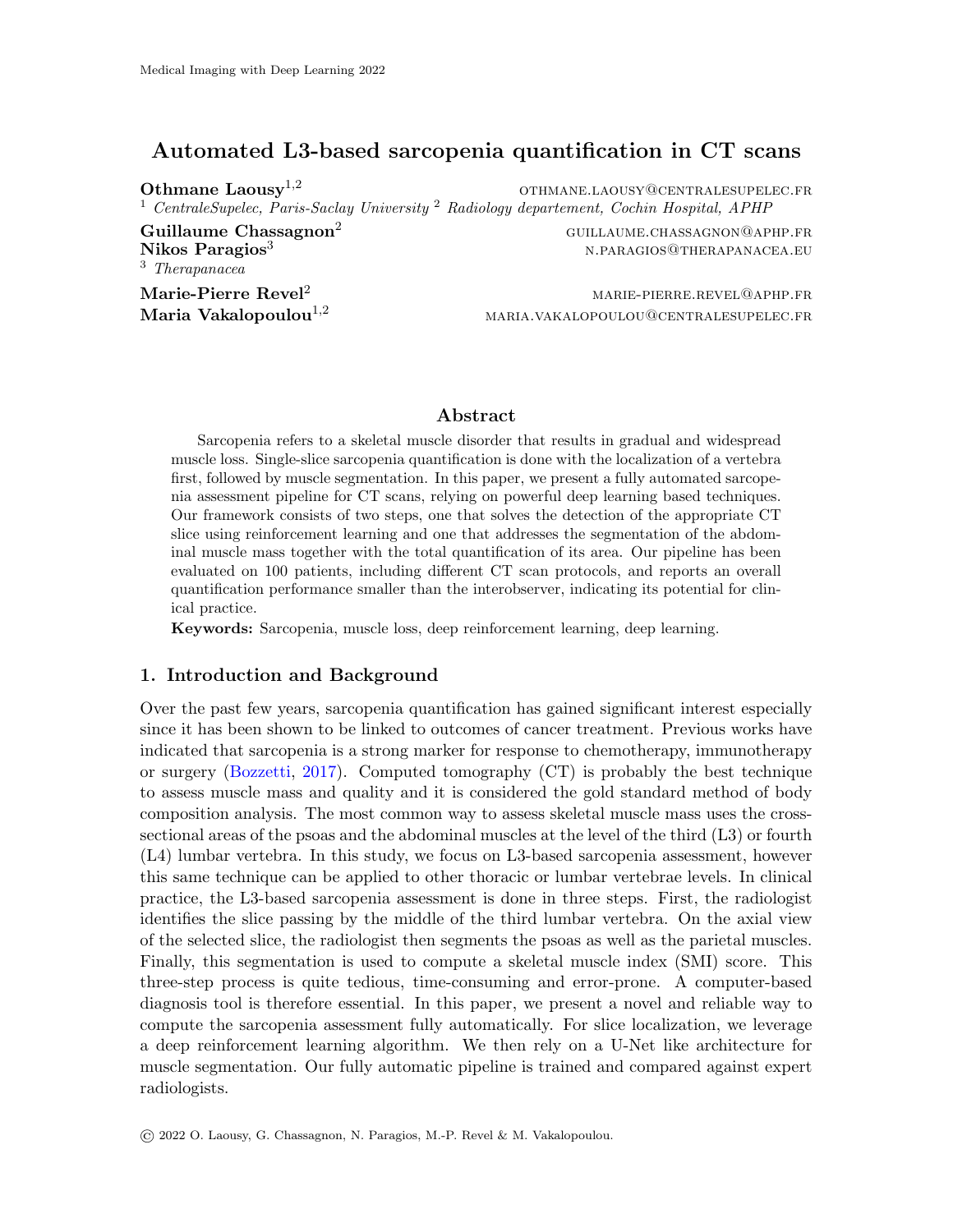

Figure 1: Overall pipeline for sarcopenia assessment, presented in this study. The CT scan is compressed using a MIP projection and given to a deep reinforcement learning architecture for slice detection. Using the detected slice, a U-Net like architecture is used to segment the muscles on which the SMI computation is performed.

#### 2. Automatic Sarcopenia Assessment

For slice localization, since the input of our problem is 3D and output is 1D  $(z\text{-axis})$ , we reduce our input dimensionality using a frontal maximum intensity projection (MIP) technique that converts a 3D volume to a 2D image, keeping the entire body structure. We formulate the slice localization problem as a *Markov Decision Process* (MDP), which contains a set of states  $S$ , actions  $A$ , and rewards  $R$  as defined in [Laousy et al.](#page-2-1) [\(2021\)](#page-2-1) and train a Deep Q-Network (DQN) and Duel-DQN network.

The next step after localization is segmentation. We use a U-Net network in order to segment the psoas and parietal muscles. The segmentation areas are then used to compute the skeletal muscle index. We first pre-process the images by resampling them to  $512 \times 512$ with a spacing of  $1mm^2$ . Pixel values are then clipped to  $[-150,300]$  and min-max normalized to [0,1]. Our 2D U-Net is composed of four depth layers. For each resolution, a block of layers contains: 3 convolution layers with a filter of size 3 followed by a ReLU activation layer. The Adam optimizer was used with a learning rate of  $10^{-3}$  and a linear adaptive learning rate scheme, using a Dice similarity coefficient (DSC) loss for the training. For both tasks, we randomly selected 900 patients for training and validation, and 100 for the test set on which we have annotations from two expert radiologists.

#### 3. Results

We evaluated each block of our pipeline independently and combined both on a final evaluation. As for the localization task, we compared our technique to two other vertebra localization methods. [Kanavati et al.](#page-2-2) [\(2018\)](#page-2-2) uses a fully convolutional neural network that outputs a 2D confidence map around the vertebra area. [Payer et al.](#page-2-3) [\(2020\)](#page-2-3) addresses the more general problem of multiple vertebrae localization and segmentation and uses a combination of 3 different U-Net like networks. The error is calculated as the distance in millimeters (mm) between the predicted L3 slice and the one annotated by the experts. Results are reported in [Laousy et al.](#page-2-1) [\(2021\)](#page-2-1). We notice that our proposed deep reinforcement learning approach achieves better detection results more particularly on scarce data settings. For muscle segmentation, our U-Net achieves a DSC of 0.93, which is comparable to other published studies [\(Graffy et al.,](#page-2-4) [2019\)](#page-2-4). Regarding the end-to-end pipeline evalu-